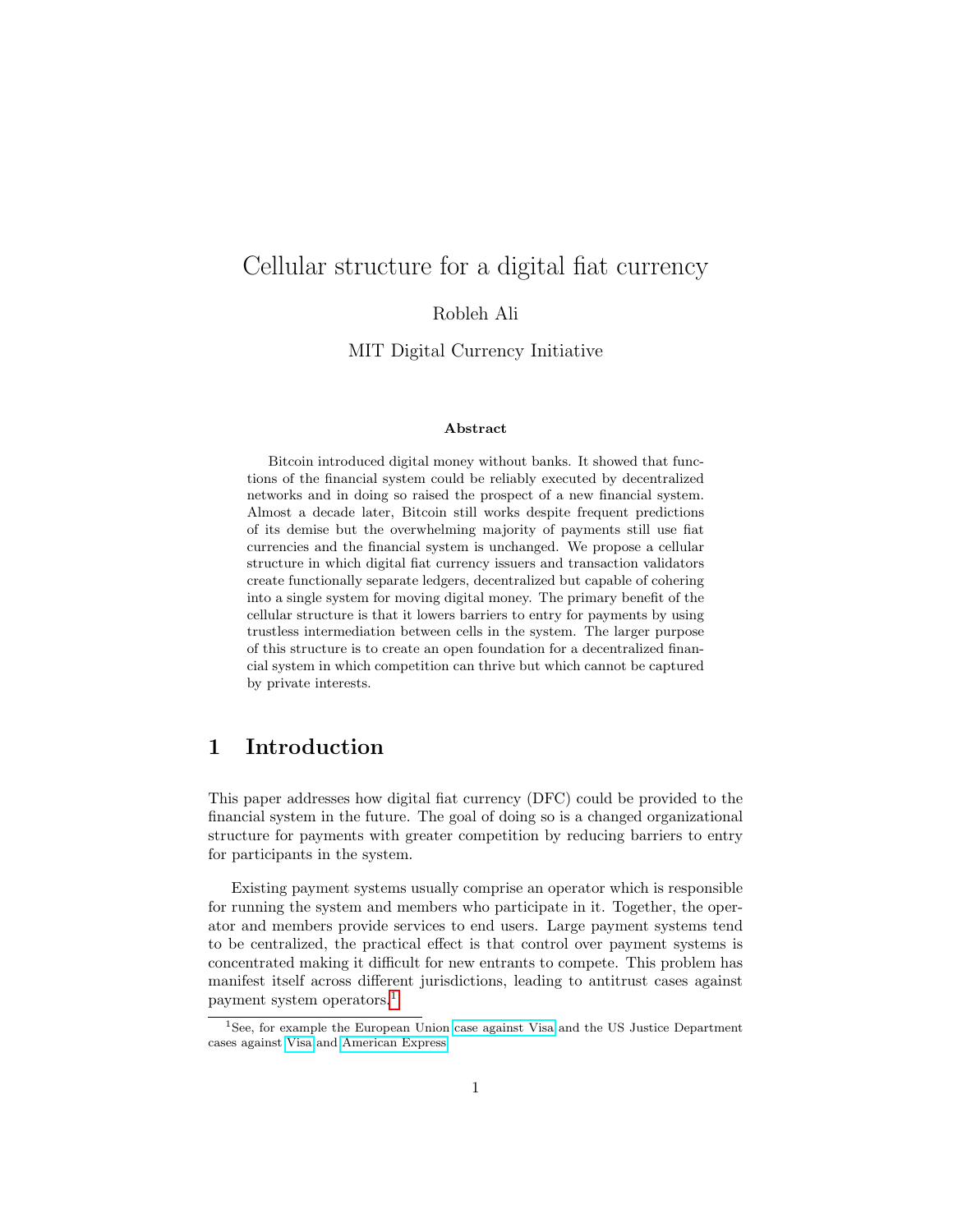## 1.1 Trust and its effect on structure

The core problem facing any digital payment system is how to prevent double spending. This is done with rules defining how the system should work and enforcement mechanisms to ensure the rules are followed. How rules are constructed and enforced affects the structure of the system. In existing payment systems, rules are extrinsic to the technology meaning that a combination of contractual obligations and regulations are needed to maintain the integrity of the system. The mechanisms for ensuring compliance with these rules are (a) new members need permission to join the system and (b) once inside the system there are penalties if the rules are not followed. Ultimately, these systems require trusted participants to operate, the rules are there to ensure they are worthy of that trust.

Bitcoin demonstrated it was possible to solve the double spend problem without trusted participants. It achieves this by making the rules and enforcement intrinsic to the protocol and technology. Participants do not need to be trusted because if they don't follow the rules, their transactions will be rejected. The only requirement for joining the system is running the software necessary to conform to the protocol - there are no requirements beyond that. The absence of pre-requisites flowing from extrinsic rules reduces the barriers to entry for the system.

It is true that the barriers to entry for Bitcoin mining have steadily increased over time through rising infrastructure costs. This has led to centralization of the mining network because small scale mining operations are now uneconomic. There is debate about the extent to which this is problematic for Bitcoin but it is the current reality. It does demonstrate that decentralized architecture alone is insufficient to prevent increased barriers to entry. In spite of this, Bitcoin is largely an open system, it is still possible to participate in the system (for example by running a full node) and build services on top of the platform without anyone's permission.

Generally the more trust is needed for a system to function, the higher barriers to entry will be. The DFC structure we propose is different from Bitcoin because a DFC is not the sole manifestation of the currency and requires backing as a result. When proposing the design for the system we do make use of the general concept of reducing trust in a system leading to lower barriers to entry overall.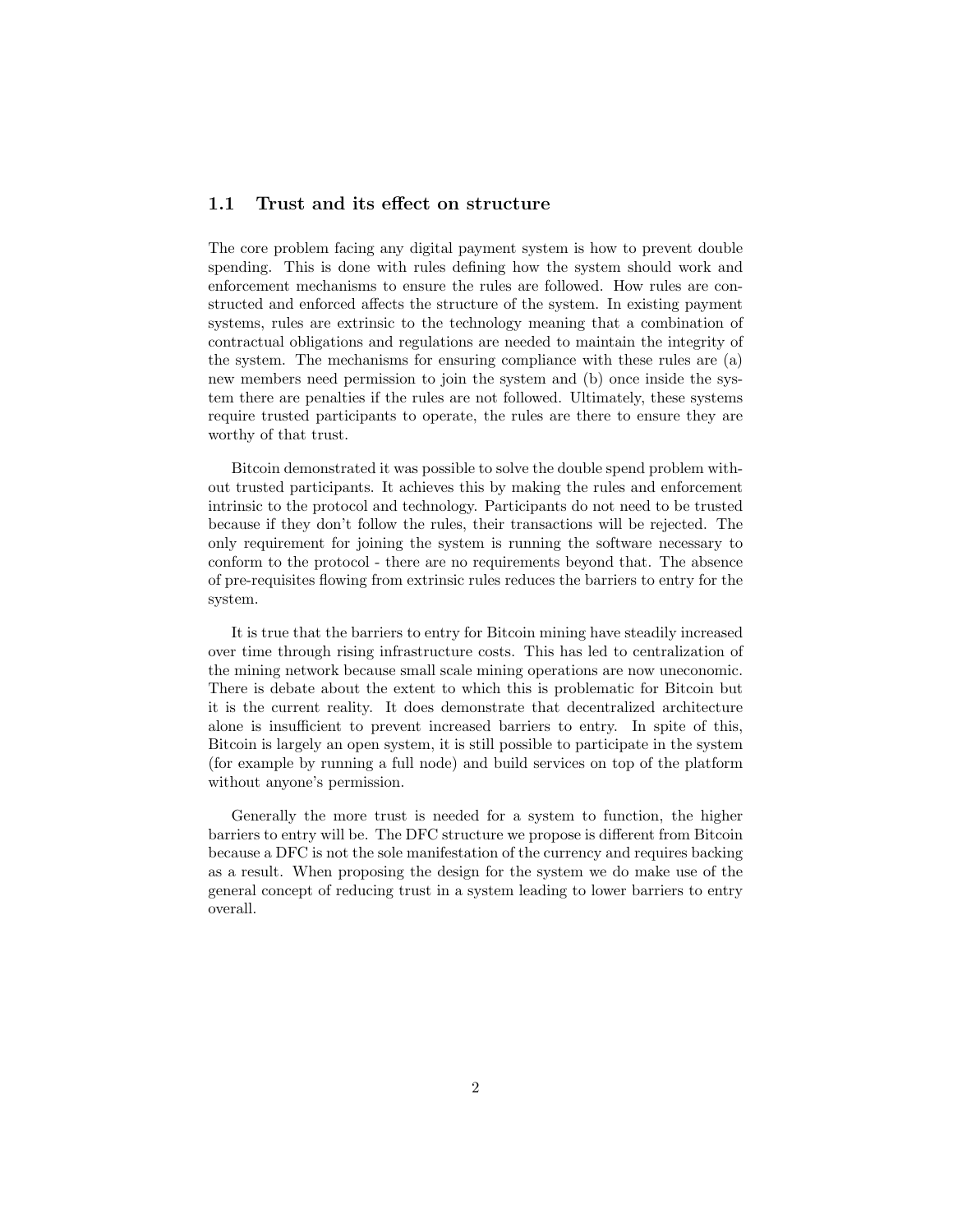# 2 Cellular structure

The structure we propose is a system built up from multiple different ledgers recording transactions for the same currency. Each ledger, or cell, in the system would have an issuer - a private entity which holds central bank money equal to the amount of DFC in issue on their cell. Routing payments between cells in the system would be done trustlessly.

### 2.1 Backing

The most significant difference between existing cryptocurrencies and DFC is backing. Cryptocurrencies have no backing and the value of the currency is set by the market whereas in DFC the issuer of the money on any given cell has to maintain 1:1 backing. How this backing works also affects the structure of the system. The goal is to minimise the underlying risks of the backing asset such that the regulatory structure can be kept simple. A characteristic of the existing financial system is its complexity which makes it difficult to manage risks for participants and regulators alike - see Haldane and Madouros (2012)[\[7\]](#page-10-0). Complexity makes regulation more costly to comply with and raises barriers to entry.

In our model, each cell in the system is backed by central bank money. This model of issuers holding cash at the central bank to back the DFC is a simplified version of the requirements placed on issuers of private banknotes in the UK.<sup>[2](#page-2-0)</sup> In the UK system the assets held at the central bank are ringfenced and this allows all the privately issued notes to circulate at par with central bank issued banknotes. It is possible to back a DFC with alternative assets but these introduce either credit or market risk into the system, making it less stable and more complex. We have not addressed these potential models of a DFC system because the risk they introduce would require additional complexity to manage with no obvious benefit.

#### 2.2 Single cell

A single DFC cell is comprised of an issuer and validators. In addition to providing the backing, the issuer is responsible for the software and protocol used to make transactions within the cell. The validators record transactions and maintain up to date copies of the ledger.

<span id="page-2-0"></span><sup>2</sup>For more information, see [Bank of England: Scottish and Northern Ireland banknotes.](https://www.bankofengland.co.uk/banknotes/scottish-and-northern-ireland-banknotes)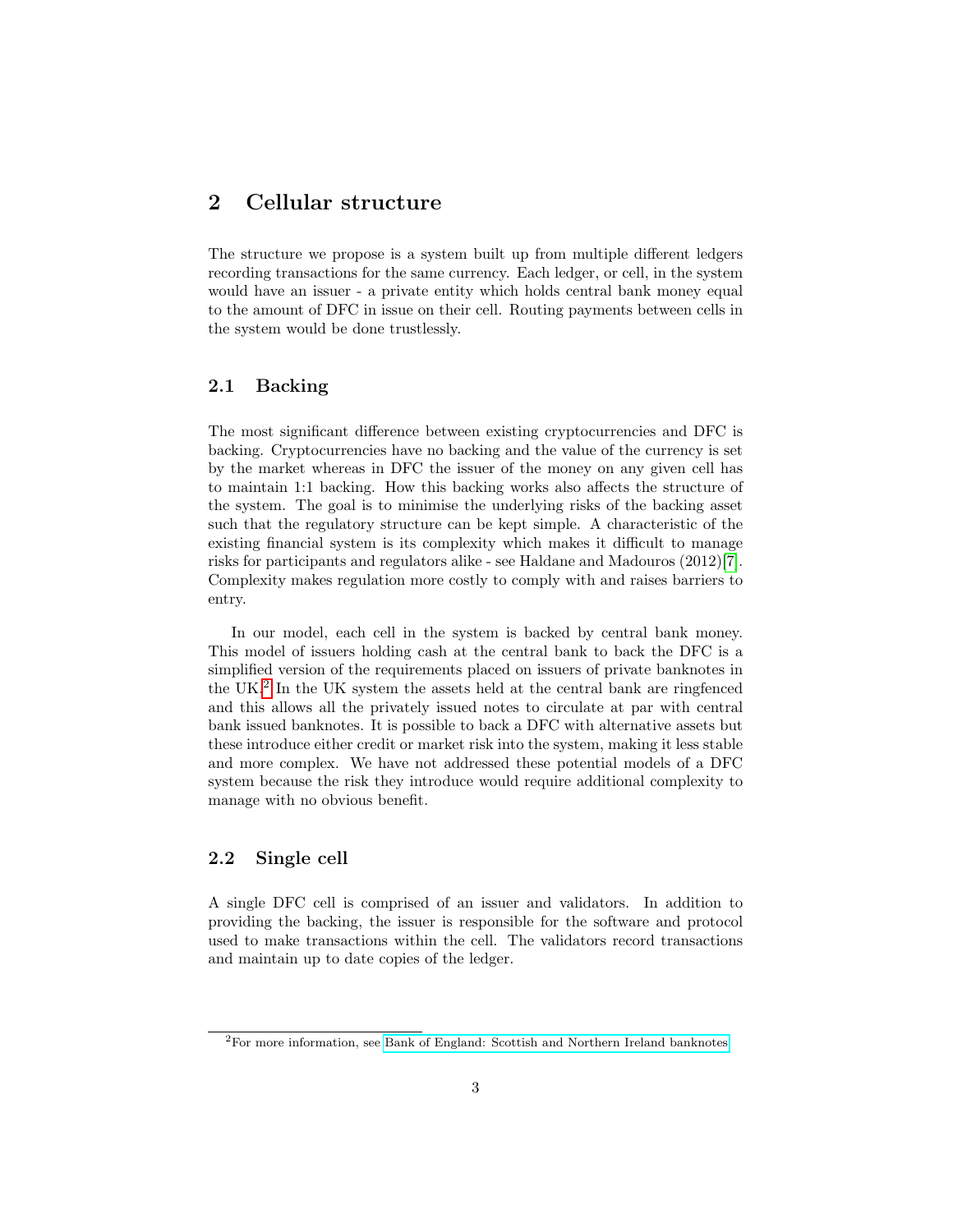Figure 1: Single DFC cell



Figure 1 shows a decentralized model in which the validators are separate entities from the issuer and in which validators use distributed consensus to synchronize their ledgers. It would also be possible to have an internal construction for a cell which was more centralized where the issuer also undertook the validation of transactions and maintenance of the ledger. Our DFC implementation will use a Cryptokernel[3](#page-3-0) based blockchain with validators separate from the issuer.

Regardless of the internal structure of an individual DFC cell, the presence of an issuer does create a degree of centralization (as compared to a permissionless cryptocurrency). Having multiple DFC cells ensures that the system does not become reliant on a single issuer. All the DFC cells must support Hashed Timelock Contracts to enable trustless intermediation between the cells.

#### 2.3 One currency - multiple cells

Having multiple cells allows for trustless routing of payments between them. This allows the system to reduce the barriers to entry for intermediaries as the rules are intrinsic to the technology, in this case Hashed Timelock Contracts (HTLCs).

<span id="page-3-0"></span><sup>3</sup>Cryptokernel is a blockchain tooklit developed by James Lovejoy at the MIT Digital Currency Initiative.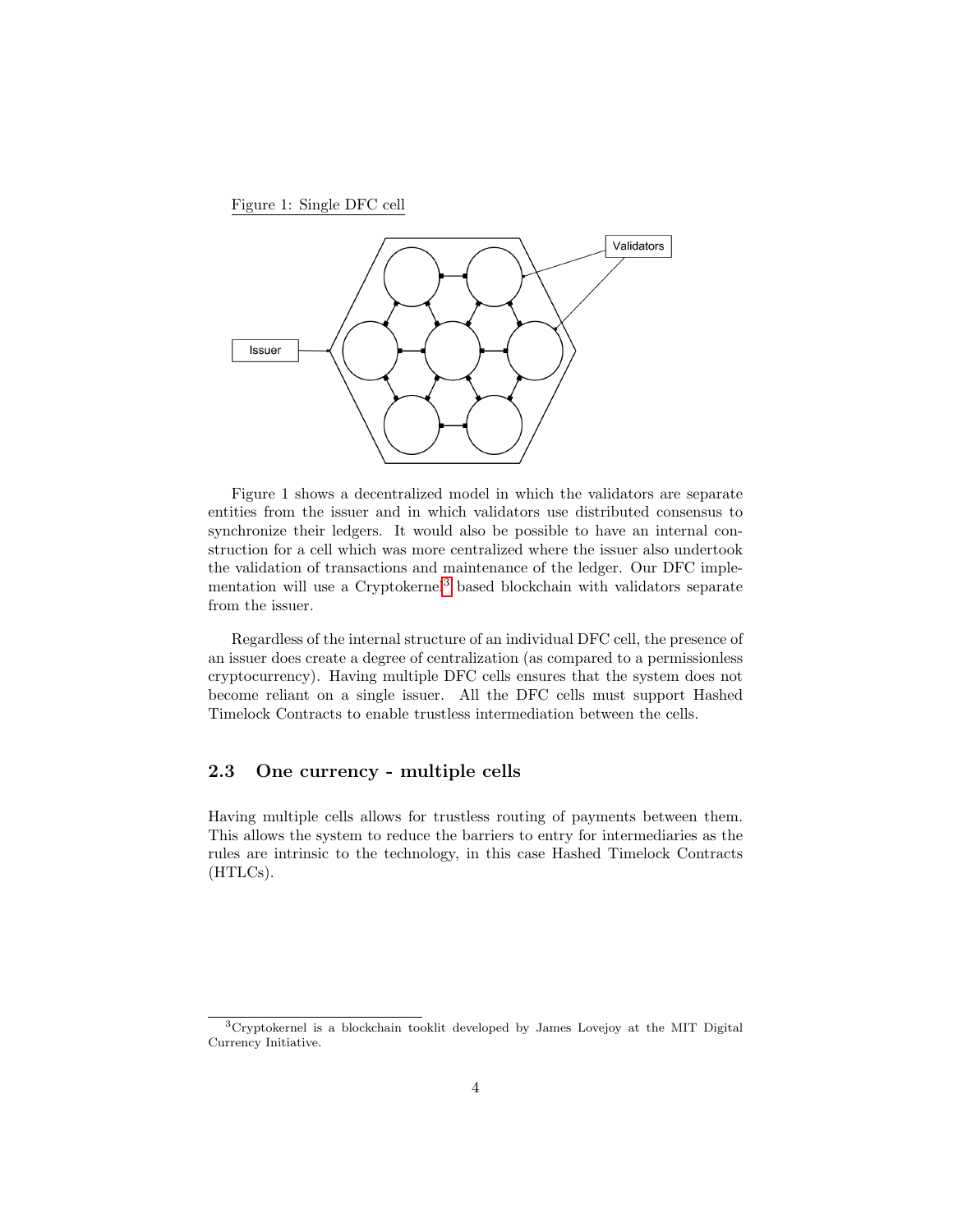Figure 2: DFC system structure – trustless routing using HTLCs



Figure 2 shows a payment from A to B via C, a trustless intermediary, using HTLCs. This example assumes that there are pre-existing payment channels between both A and C as well as B and C (for a description of how payment channels work see Poon and Dryja (2016)[\[10\]](#page-10-1)).

In essence, HTLCs work by B creating the hash of a secret "R" (HashR) which is then used by A and C to create HTLCs, one sending money from A to C and one sending from C to B. The money held in the HTLCs can be claimed by revealing R. A and C can compare HashR to verify that receiving R will allow both HTLCs in the path to complete. B triggers the payment from C by revealing R to C. This allows C to trigger the payment from A to C and complete the transaction. Neither A nor B need to trust C because she can only claim the funds from A after she has paid to B. C does not need to trust A because she knows the secret she receives from B will trigger the HTLC with A. This allows intermediation between cells to be trustless. If B never reveals R, then A and C can cancel the payment after a timeout and retrieve their funds, creating a strong incentive for B to reveal R immediately.

Figure 3: DFC system structure – one currency



Under this structure there are two ways for holding balances. One is for an end user to hold all their funds on a single cell and rely on intermediaries to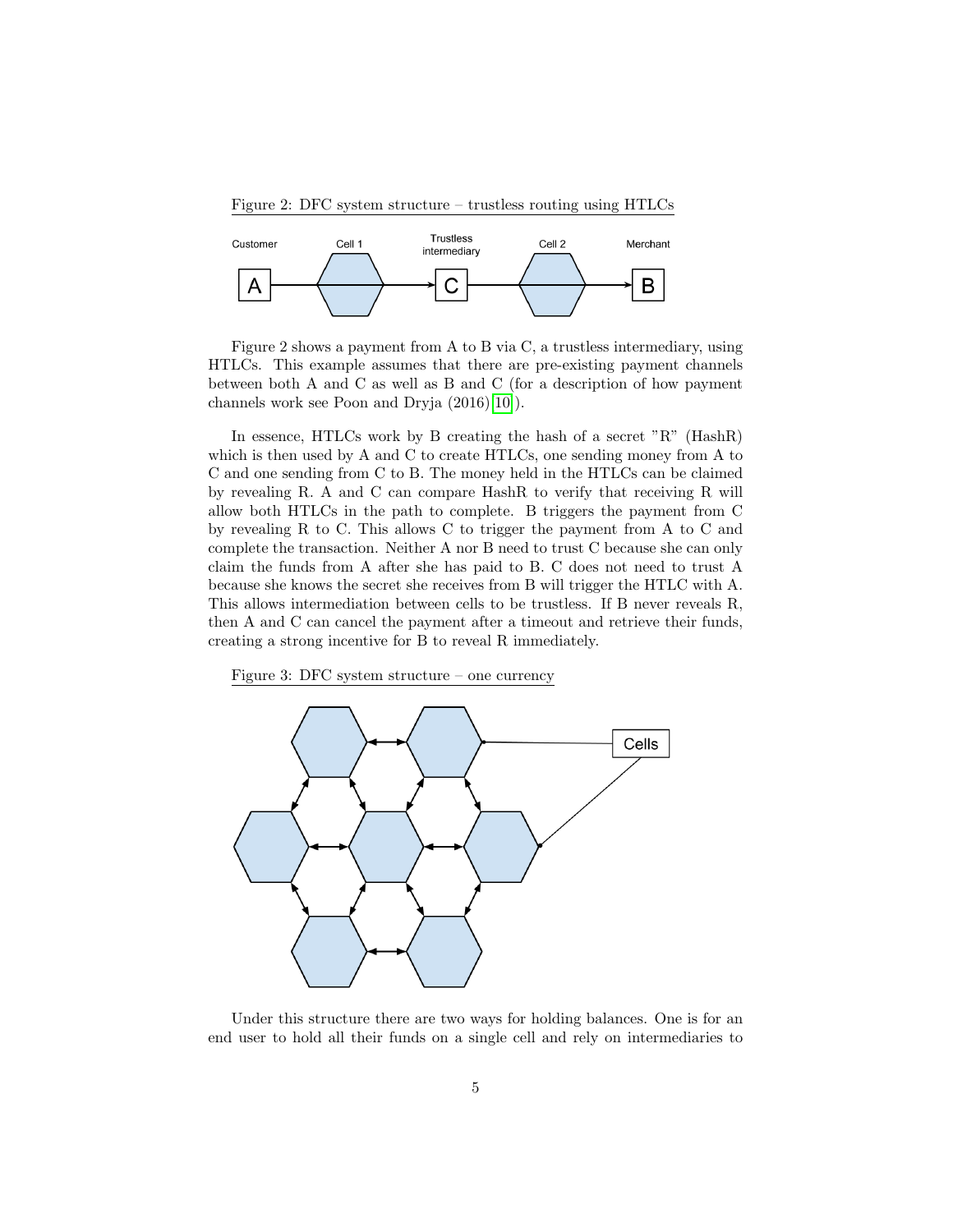route money when they need to make payments to other users holding money on different cells in the system. In this model, risk arises from users being exposed to the operational failure of the cell they are using to hold their funds. This risk is similar to the current financial system in which users generally hold their funds at one bank.

An alternative is for users to hold balances across multiple cells. This increases a user's risk of being exposed to failure of a given cell but the consequences are less severe as they would still be able to access their balances on other cells while the faulty cell is recovered.

In both models intermediaries would be required to route payments between different cells. Intermediaries in the cellular structure essentially perform the same function payment systems do today by connecting the ledgers of commercial banks, albeit in a different way. The difference is that intermediaries in a cellular system do not have to manage credit and liquidity risk in the way existing payment systems do, just the payment channels needed to route the money.

## 2.4 Multiple currencies





One advantage of the cellular structure is that the same infrastructure used to route payments between cells of the same currency can also be used to make transactions between different currencies. In addition to routing the payments between different cells, intermediaries would also have to make markets for the currency pairs users wanted to transact. Whether the same intermediaries would do both the market making and transaction settlement is an open question, the functions could be separated but this is not necessary and there may be benefits to allowing the same intermediary to do both.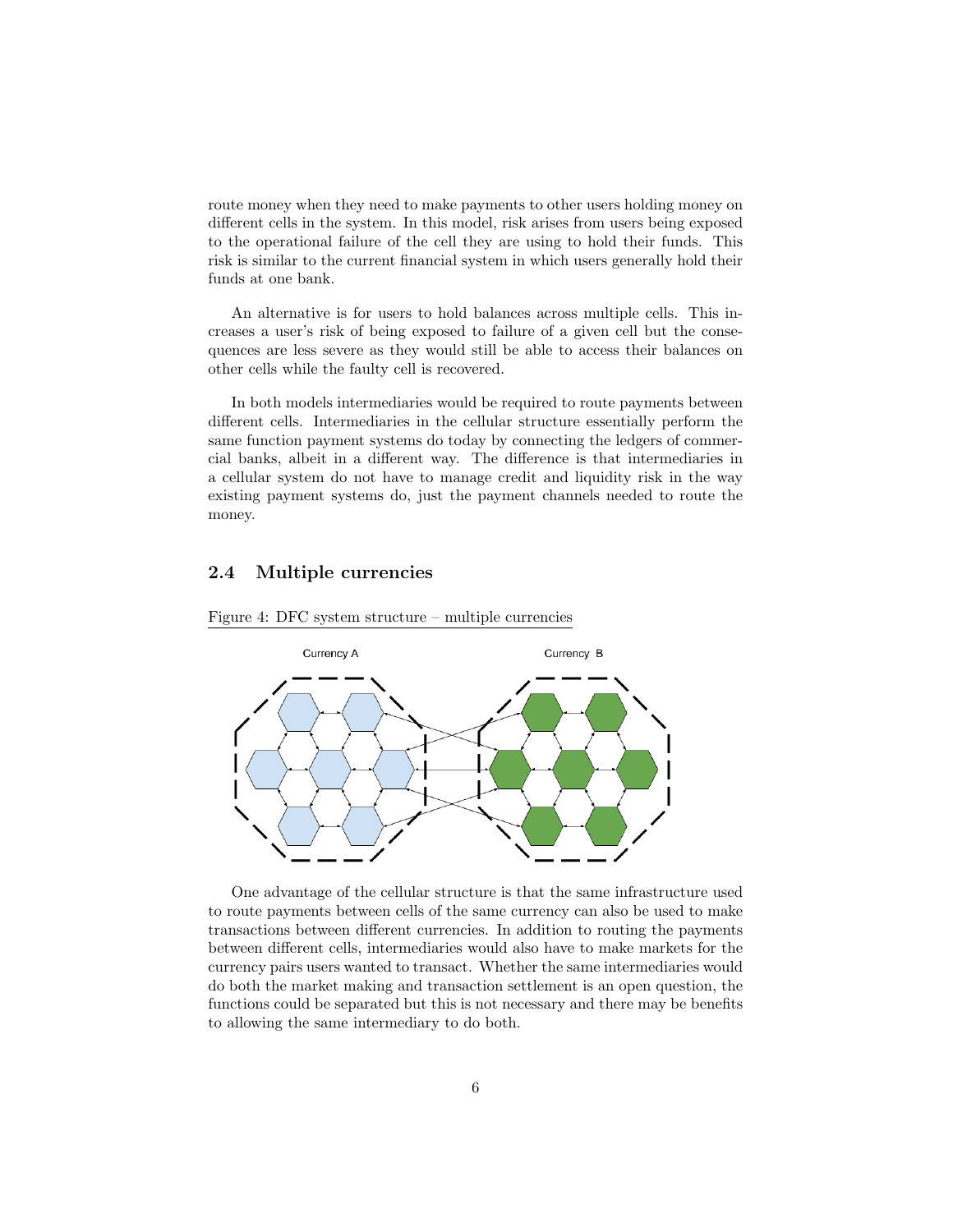## 3 Rationale for DFC with a cellular structure

The most commonly asked question when discussing DFC is why bother at all - payment systems to transact these currencies already exist and function adequately. The short answer is to add competition and innovation while improving the stability and resilience of a financial system whose serious flaws were exposed during the 2008 financial crisis. While it is true that the crisis did not emanate from payment systems, fundamentally reforming the financial system has to start with its foundation which is money and payments.

#### 3.1 Competition

The cellular structure increases competition in the system by lowering barriers to entry. It achieves this in two ways. One is at the individual cell level, the relative simplicity of the regulatory structure means that the barriers to adding a cell are as low as possible. The other is by making routing between cells trustless, this also minimises barriers to entry for intermediation. The cellular structure accommodates competition from multiple private participants at both the infrastructure and intermediation levels which makes it more difficult for a single entity to capture the platform.

Payment systems are the foundation of the financial system. The goal of creating a DFC is an infrastructure model where new entrants have equal access without the permission of their competitors. This is one way in which the cellular structure supports competition within the DFC system. It also provides competitive pressure to existing payment providers, giving merchants and their customers a viable alternative. This is especially important as cash usage declines for day to day payments.

Equally important is ensuring the future infrastructure is not itself captured by any commercial interest which can then extract rents from use of the system and control who has access. It is absolutely critical that any software employed for transacting in a future financial system is not dependent on any cryptocurrency, current or future.

Many existing cryptocurrencies have inflated values predicated on the notion that many or all future financial transactions will flow across their networks, increasing demand for their tokens. The prospect of the financial system becoming reliant on a single cryptocurrency or small handful of cryptocurrencies would be a disastrous outcome. Putting aside the issue of whether these networks will ever be capable of processing the number of transactions needed to support the entire financial system, the prospect of access to the financial system requiring the use of a token whose ownership is highly concentrated is the antithesis of decentralization, whatever the underlying architecture of the system. Changing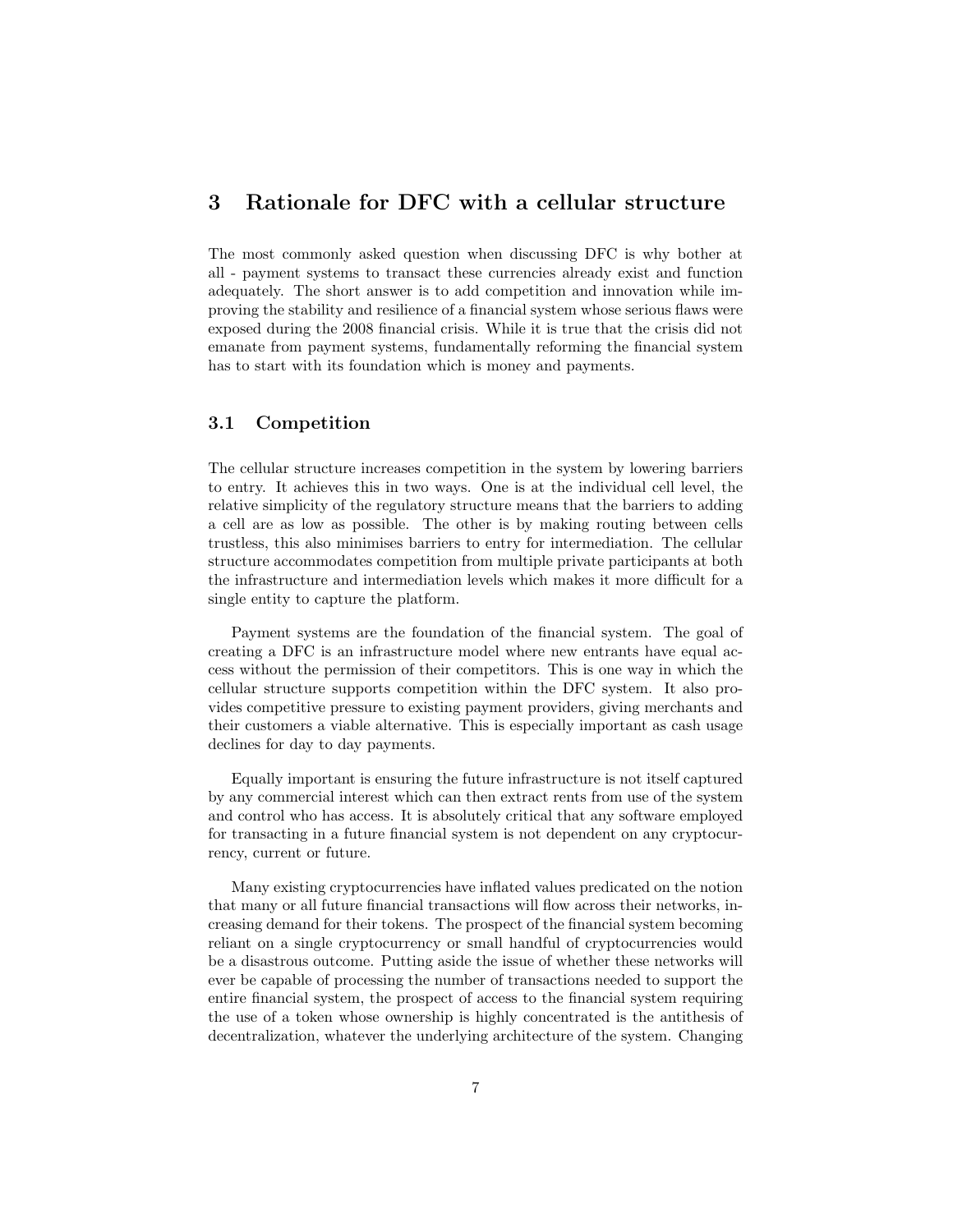the technology but keeping the same organizational structure (or making it even worse) is an exercise in futility.

## 3.2 Innovation

There are two different types of innovation to consider, technological and organizational. Technological innovation enables organizational innovation but doesn't guarantee it. In chapter 7 of their book, Brynjoflsson and McAfee (2014)[\[2\]](#page-10-2) give the example of electrification of factories (technological innovation) not leading to any significant productivity for more than thirty years. The change only came after a generation of factory managers had retired and were replaced by a new generation who saw that electric dynamos could be shrunk, allowing machines to be individually powered and factories remodeled around the flow of materials (organizational innovation). David (1990)[\[3\]](#page-10-3) found that it was these organizational changes that the new technology enabled were primarily responsible for the productivity gains - not the mere introduction of new technology.

There is an analogy to the financial system and the emergence of cryptocurrencies. Digitizing money and other financial assets (technological innovation) happened as soon as computers were deployed in the financial system but there was no accompanying organizational innovation so the system didn't change. The current model of the financial system is for institutions to handle trust related aspects of the system and for software to handle record keeping. The change Bitcoin introduced was to handle both the trust element and record keeping using a combination of software and cryptographic methods. Trust in this context means two things (a) the integrity of the record keeping (b) the conduct of monetary policy.[4](#page-7-0)

It was Bitcoin that first demonstrated that creating digital money without banks (organizational innovation) was possible. One goal of creating a DFC with a cellular structure is to lay the foundation for organizational innovation in the broader financial system. It would be perfectly possible to implement a DFC without any accompanying organizational change but doing this would be akin to factory managers' first use of electricity and the result would likely be the same - no appreciable gain in productivity.

Subsequent innovations in cryptocurrencies such as Hashed Timelock Con-tracts (HTLCs) and smart contracts<sup>[5](#page-7-1)</sup> have demonstrated how other functions of the financial system (payment versus payment, delivery versus payment, derivatives) could be handled using software rather than institutions. For example, in

<span id="page-7-0"></span><sup>&</sup>lt;sup>4</sup>Monetary policy could in theory be handled automatically but this would require a more fundamental set of changes to the way money is created in the economy and is beyond the scope of this paper, for a discussion see Friedman  $(1960)[5]$  $(1960)[5]$ .

<span id="page-7-1"></span><sup>&</sup>lt;sup>5</sup>On Bitcoin for example, see [Discreet Log Contracts by Thaddeus Dryja](https://adiabat.github.io/dlc.pdf) at the MIT Digital Currency Initiative.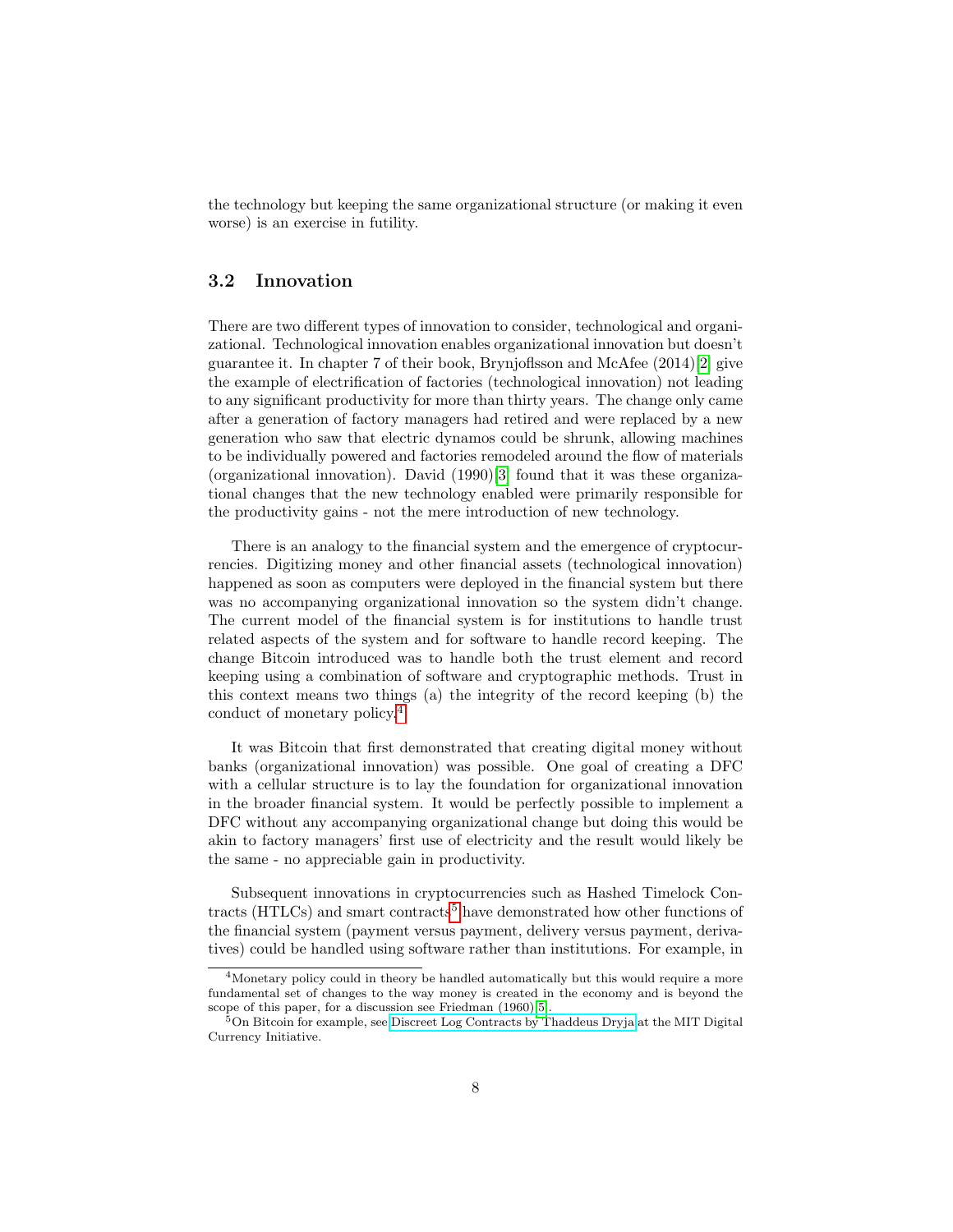a future where both DFC and tokenized shares exist, HTLCs eliminate the need for a trusted intermediary as the software ensures simultaneous transfer of the cash and asset - enabling delivery versus payment. The same method can be used to exchange two DFCs trustlessly to facilitate payment versus payment. This has systemic implications as the market for intermediation will become much more competitive as barriers to entry are lower. Any intermediary overcharging for services could be immediately routed around by users. This is a significant difference with the existing system in which the costs of intermediating payments means setting up a new payment system and getting all the existing banks to use it - a very high bar to competition.

Smart contracts allow two parties making a prediction on a future event such as the price of an asset at a specified date with the settlement enforced using software. Smart contracts have to be fully collateralized and are not completely trustless as they require an oracle to determine price of the asset on the execution date. A risk is that the oracle is compromised, one way of mitigating this risk is to use multiple oracles and use some subset of them to settle the transaction but this does not eliminate the risk completely. At present, smart contracts still have limitations which would prevent them from replicating the complete functions of existing derivatives. For example, because smart contracts are prefunded on both sides, derivatives using DLCs only work in a relatively small price window (unless the counterparties are prepared to pre-fund with increasingly large amounts). There is also no netting which would make using smart contracts at scale in their current form very capital intensive. Smart contracts are the subject of ongoing research to address these limitations and the technology will continue to develop. They are also an example of an innovation from cryptocurrencies with the potential to alter the organizational structure of the financial system by using software to perform functions previously undertaken by institutions.

#### 3.3 Financial stability and resilience

The primary way in which a DFC increases financial stability is by creating a payment system separated from credit risk. This reduces the risk of a macroeconomic shock from the simultaneous failure of the banking system and payments in the economy, reducing one incentive for the state to bailout the banking system.

Partially separating payment and credit in this way would have costs. The advantage of fusing deposit taking and lending is that it allows more efficient liquidity management such that money used for payments doesn't lie inactive on commercial banks' balance sheets, it can simultaneously support productive enterprise, see Kashyap, Rajan and Stein (2002)[\[8\]](#page-10-5). The cost of this efficiency is structural fragility which is mitigated but not eliminated by deposit insurance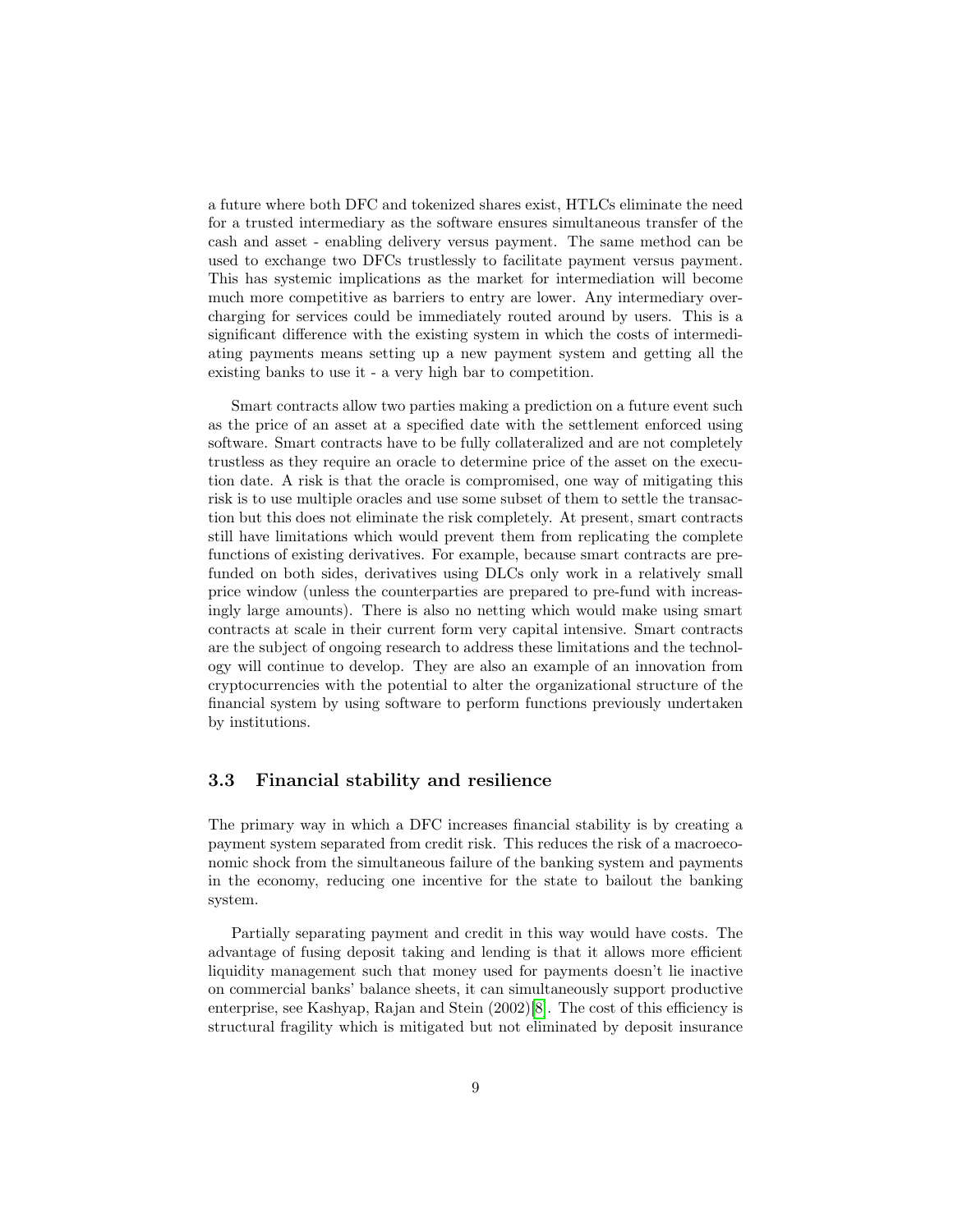and regulation. These measures introduce government subsidy and barriers to entry to the financial system which alter incentives and create costs of their own. Depositors no longer need to scrutinize the safety of banks because their deposits are government guaranteed. Banks can take greater risks, reduce capital and increase leverage in the knowledge that the losses will ultimately be borne by the taxpayer. In theory, regulation addresses this moral hazard problem but experience shows financial institutions will both push to the limit of what regulation allows and lobby for looser regulation. In addition, risky activity is shifted outside the regulatory perimeter and the financial crisis a decade ago demonstrated how risks in the shadow banking system can spill into the rest of the system - see Gorton and Metrick (2010)[\[6\]](#page-10-6).

As the DFC in our model is fully backed by central bank money, there is a risk that in a crisis bank depositors could run to the DFC as a perceived lower risk form of money. Broadbent (2016)[\[1\]](#page-10-7) describes this risk in the context of a central bank issued digital currency and also the potential effects on lending. As a DFC is a private system and deposit insurance would still exist these risks would be lower but the critique is still relevant to a DFC backed with central bank money. The risks could be mitigated by adopting the 'pawnbroker for all seasons' proposal in King (2016)[\[9\]](#page-10-8) which has the additional benefit of increasing the discipline on commercial banks. Shifting funding of productive enterprise from banks to capital markets would also reduce the systemic reliance on commercial banks - see Véron and Wolff  $(2016)[11]$  $(2016)[11]$  and Draghi  $(2014)[4]$  $(2014)[4]$ .

The cellular structure increases resilience by ensuring the system can still function and route payments even if one or more of the cells isn't functioning. This structure also allows for multiple issuers, reducing the probability of any individual provider dominating the system.

# 4 Conclusion

Bitcoin showed that digital money could be separated from banks. It also demonstrated that functions of the financial system could be executed trustlessly by a decentralized network without the current set of institutions. Although Bitcoin has shown remarkable resilience since it first emerged almost a decade ago, it has not evolved into a platform capable of replicating all the functions of the existing financial system either in terms of complexity or scale.

Our work on DFC is aimed at progressing the concept introduced by Bitcoin - that of a decentralized financial system which is easy to access but hard to capture. There are levels to it. The cellular structure we have outlined in this paper shows how a DFC can be constructed in a decentralized way to preserve the possibility of organizational innovation in the levels above. This is important because money is the base level of any financial system and its structure affects